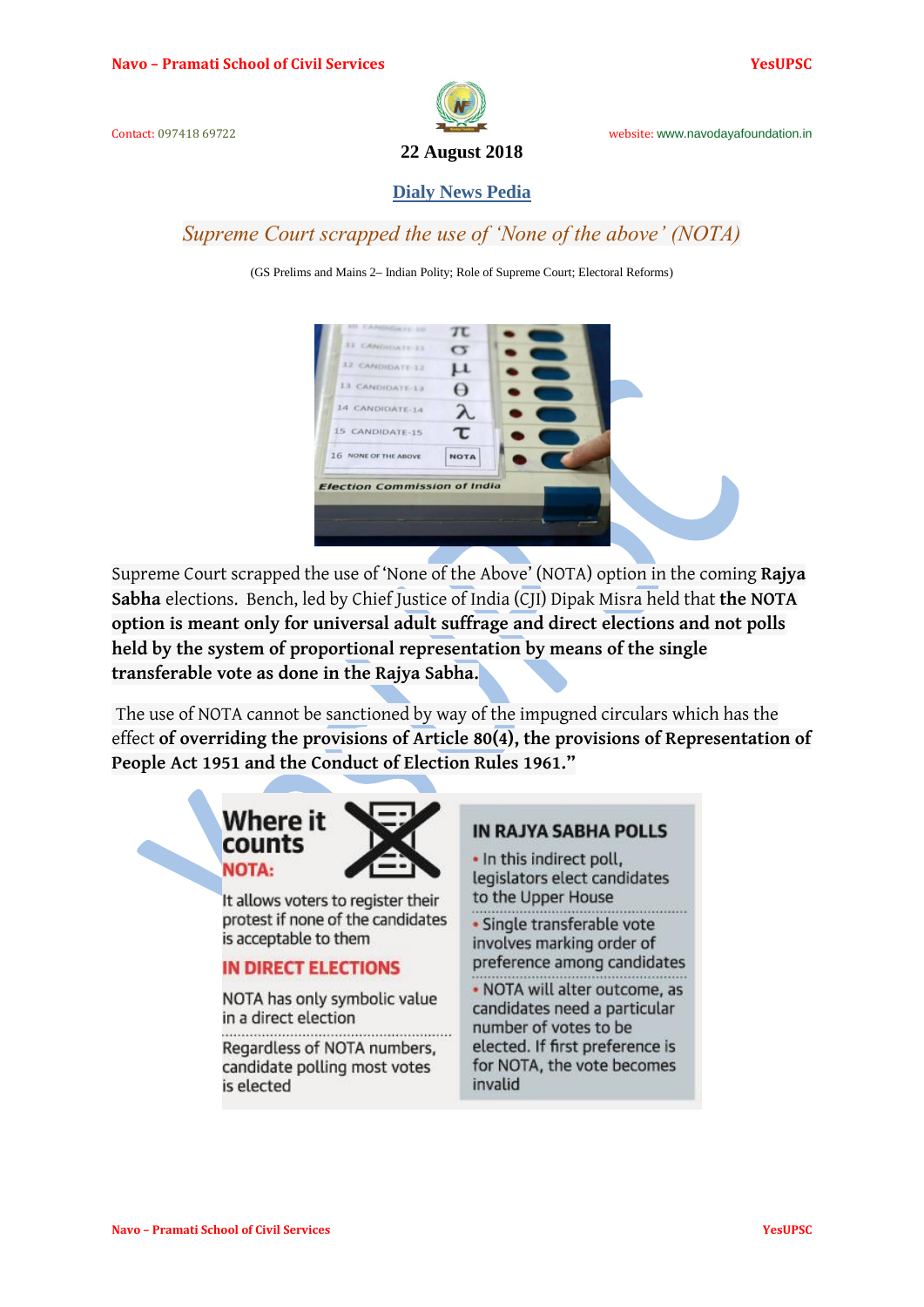

| Contact: 097418 69722                                                                                        | $\sim$ $\sim$<br>website: www.navodayafoundation.in                                                                |
|--------------------------------------------------------------------------------------------------------------|--------------------------------------------------------------------------------------------------------------------|
| Why NOTA                                                                                                     | Is NOTA good?                                                                                                      |
| NOTA gives people dissatisfied with<br>contesting candidates an opportunity to<br>express their disapproval. | NOTA ensure people's 'right to freedom of<br>speech and expression'.<br>This will increase the polling percentage. |

### *UDAN scheme for international routes*

(GS Prelims and Mains 2**–** Government policies, Economy)

The Centre unveiled a draft scheme for extending the affordable air travel programme UDAN to international circuits, with state governments identifying the routes for operation.

The draft International Air Connectivity (IAC) scheme envisages increasing the international ticketing to 20 crore by 2027.

The scheme has proposed to set up an *International Air Connectivity Fund (IACF) -- a dedicated fund for providing subsidy support under the scheme.* It will be created through the contributions of state governments.

"The subsidy support shall be provided to selected airlines only for the passenger seats, which remain unsold at the time of IAC flight operation, from the total number of passenger seats for which subsidy has been requested by the selected airline as part of its proposal,"

The subsidy support will be extended only up to three years.

The Airport Authority of India will be the implementing agency of the scheme

### Note: UDAN (Ude Desh ka Aam naagrik) Scheme

UDAN RCS (Regional Connectivity Scheme) was launched in **October 2016 to develop the regional aviation market**. It is vital component of the National Civil Aviation Policy (NCAP), 2016. It aims to make flying affordable by providing connectivity to un-served and under-served airports of country through revival of existing airstrips and airports so that persons in regional towns are able to take affordable flights.

It seeks to reserve a minimum number of UDAN seats i.e. seats at subsidized rates and also cap fare for short distance flights. It has unique market-based model to develop regional connectivity**. It has Viability Gap Funding (VDF) mechanism to meet the VGF requirements under the scheme**. Airports Authority of India (AAI) is implementing agency of the scheme.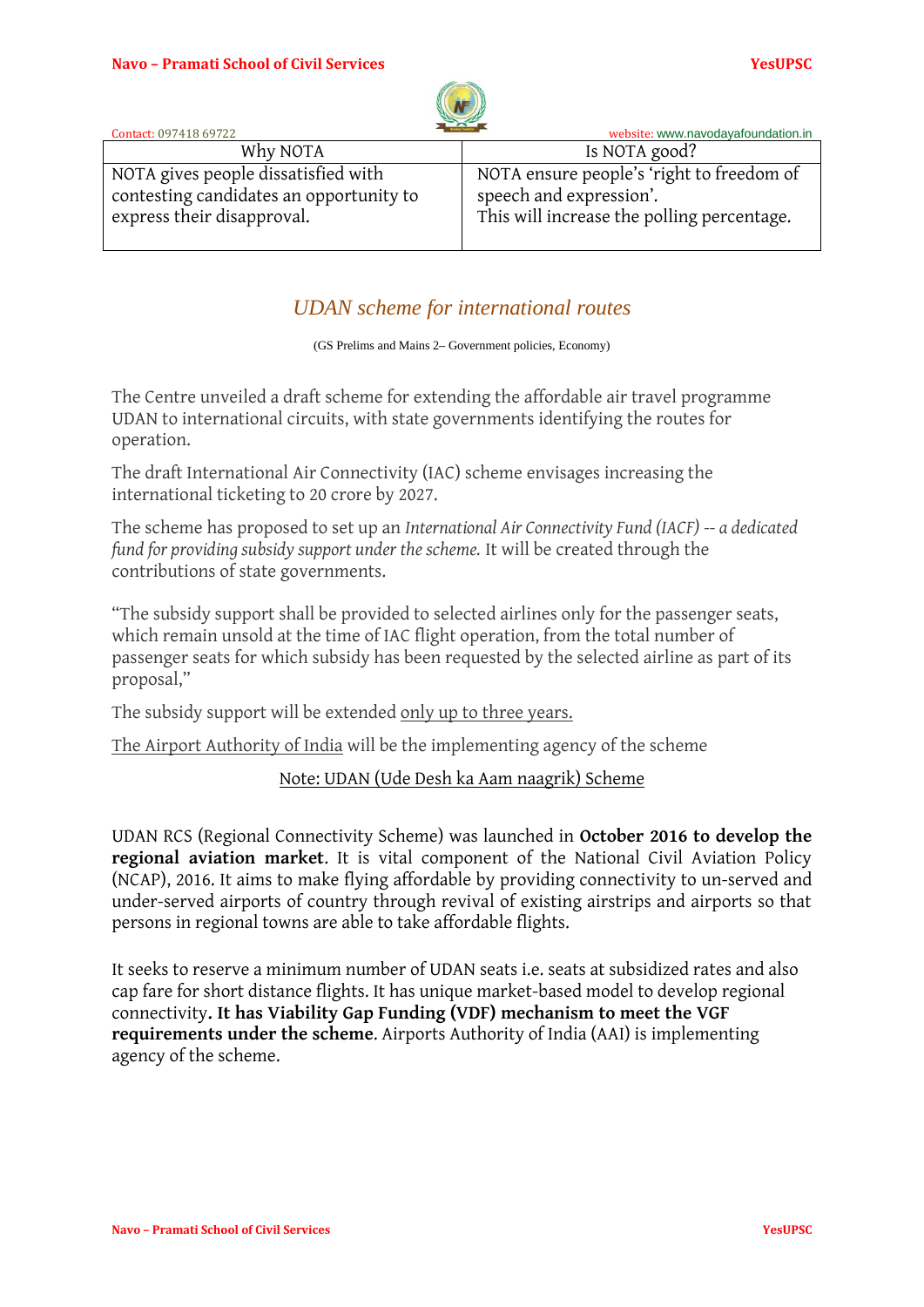

## *Ban on Diwali Firecrackers*

(GS Prelims and Mains 3 – Environment and pollution)

Centre rules out the idea of complete national ban on firecrackers.

It suggested other steps to curb pollution – such as production of "green crackers"; community fireworks events etc.

Centre called for working with institutions such as the Council for Scientific and Industrial Research, **National Environment Engineering Research Institute and Petroleum and Explosives Safety Organisation (PESO) to reduce pollution.**

It suggested setting up of raw material characterisation facilities to check the presence of high content of unburned material, partially combusted material or poor quality of raw material in fire crackers.

# *[Clearing the path](https://www.thehindu.com/opinion/editorial/clearing-the-path/article24747177.ece)*

(GS Prelims and Mains 3 – Environment and pollution)

*Supreme Court has taken initiative to protect elephant corridor.*

To restore ecology, Supreme Court has directed to close 27 resorts operating in elephant corridor in Nilgiri to allow hassle free movement to elephants.

Elephant movement is essential for survival and it also helps to regenerate forest on which other species are dependent. Challenges impacting Elephant migratory Corridor - Weak regulation of ecotourism, Fragmentation of forest, Structures like hotels and homes, Human-Elephant conflict due to which Elephant looks for alternate path.

Wildlife Trust of India and Elephant Project reports finding says:

- a. There are 101 elephant corridors and 70 % of them are being used on a regular basis.
- b. Report says, three-quarters of corridors are evenly divided between southern, central and north-eastern region. Rest are in north-west Bengal and other region.
- c. Some passages are very narrow of 100 meters wide.
- d. Estimation of 6500 elephants just in Brahmagiri-Nilgiri-Eastern Ghats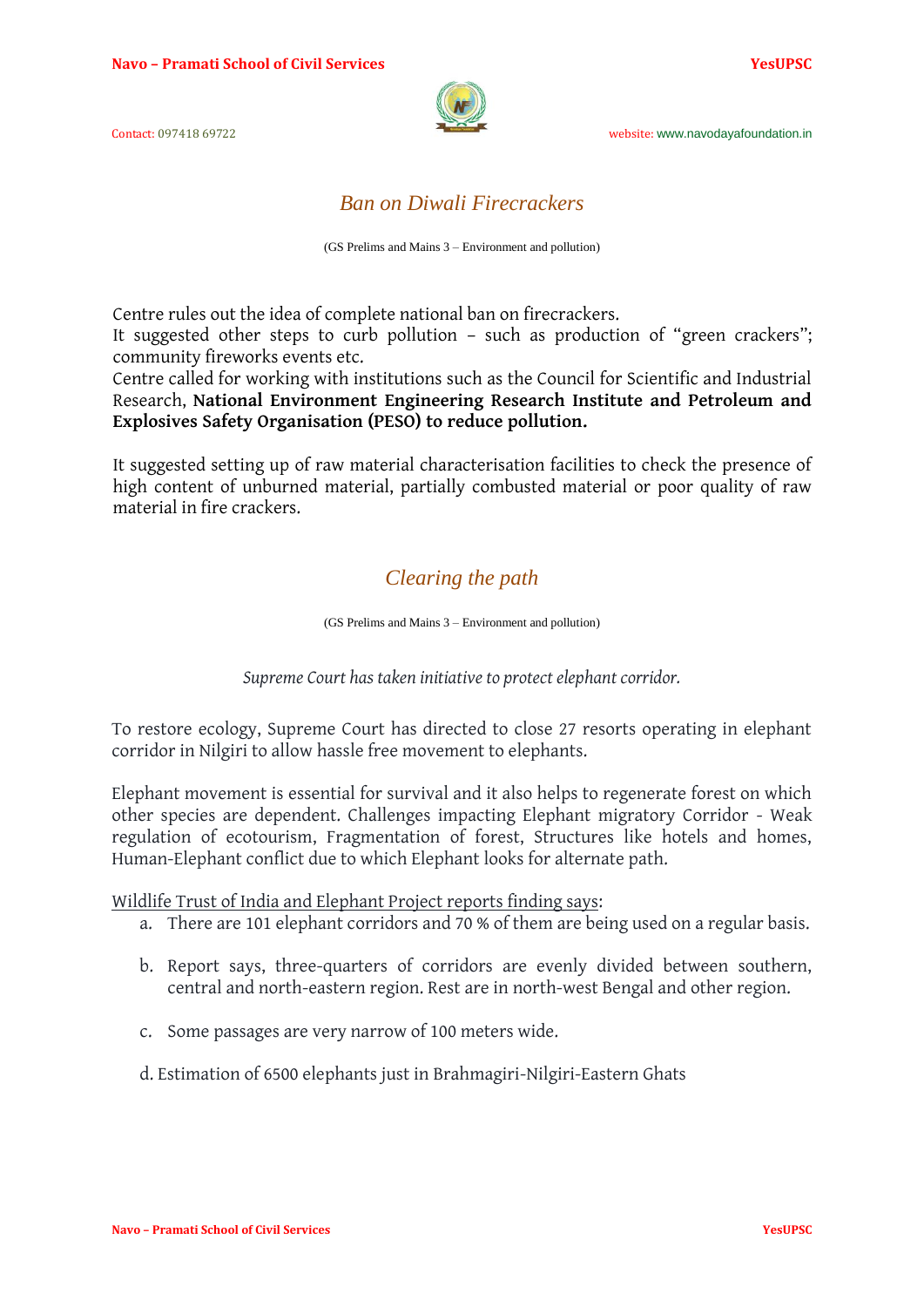

### *International Labour Organization (ILO*)

(GS Prelims and Mains 4 – Social issue)

Stronger implementation of minimum wage laws and boosting frameworks for collective bargaining are needed

Real average daily wages in India almost doubled in the first two decades after economic reforms, but low pay and wage inequality remains a serious challenge to inclusive growth, the International Labour Organization warned in its India Wage Report published on Monday.

The ILO has called for stronger implementation of minimum wage laws and strengthening of the frameworks for collective bargaining by workers. This is essential to combat persistent low pay in some sectors and to bridge the wage gaps between rural and urban, male and female, and regular and casual workers.

The International Labour Organization (ILO) was founded in 1919, its Constitution forming part of the Treaty of Versailles.

The ILO became the first specialised agency of the UN in 1946.

ILO deals with labour problems, particularly international labour standards, social protection, and work opportunities for all.



Source: International Labour Organization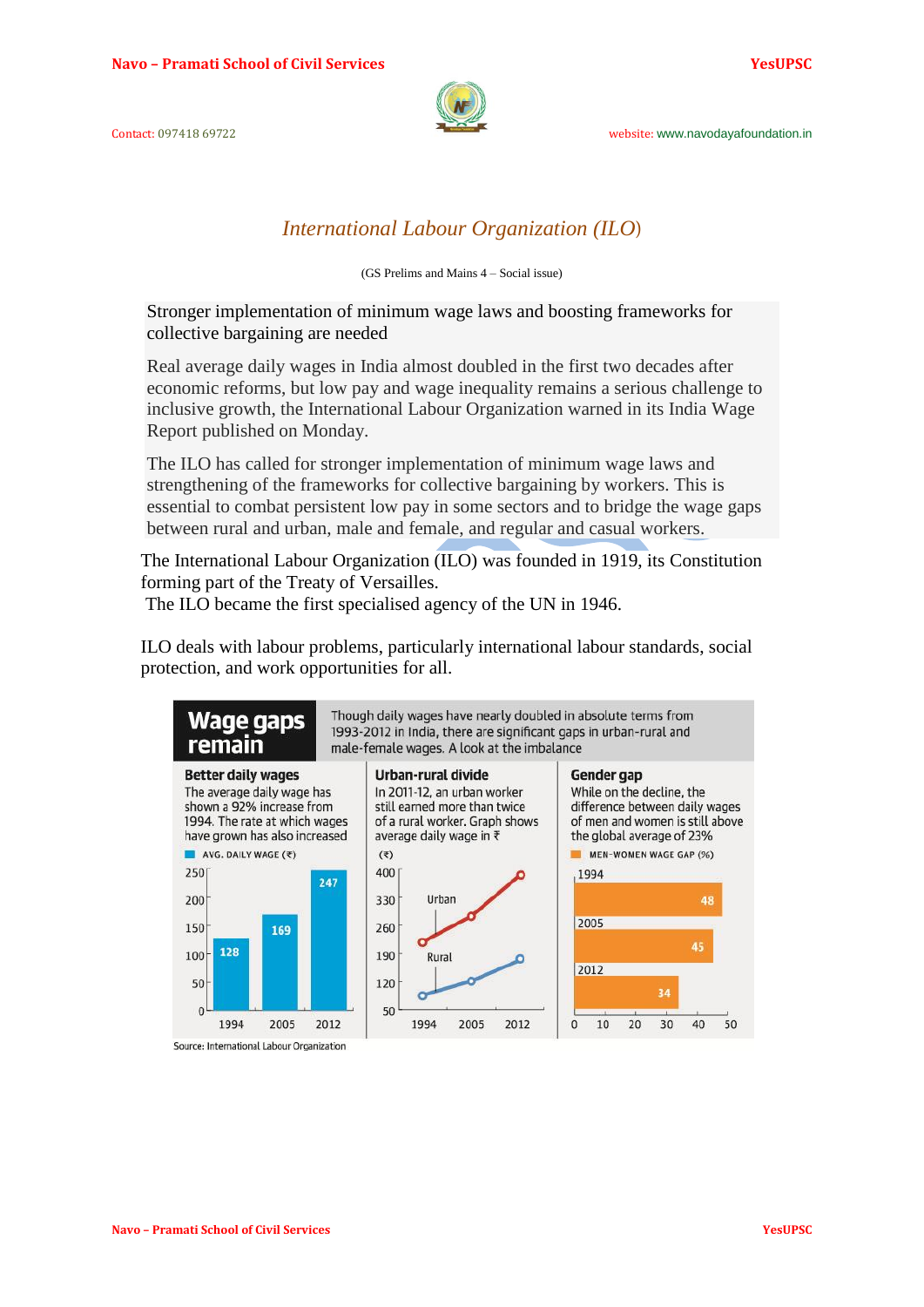

To Read

Beyond words

**India and Pakistan must build on diplomatic courtesy to restore equilibrium to ties**

In the midst of the **inane controversy over Punjab Minister Navjot Singh Sidhu's presence at Pakistan Prime Minister Imran Khan's swearing-in ceremony**, there have been more substantive exchanges between New Delhi and Islamabad. In his first statement **after the Pakistan Tehreek-e-Insaf emerged as the single largest party, Mr. Khan singled out India as a foreign policy relationship he hoped to work on, offering to walk "two steps for every one step" that India took. Narendra Modi responded with a phone call, and they spoke of a shared vision of "peace and development**".

Next, the Indian High Commissioner called on Mr. Khan and presented him a cricket bat with the signatures of the Indian team members. Mr. Khan's new appointee on the Pakistan Cricket Board has said that **resuming bilateral cricket is high on the leader's agenda for improving people-to-people ties**. Last week, **a delegation led by a Minister in Pakistan's caretaker government came to Delhi to attend Atal Bihari Vajpayee's funeral**. On Sunday, Pakistan's new Foreign Minister, Shah Mehmood Qureshi, said Mr. Khan had received a congratulatory letter from **Mr. Modi calling for the two countries to pursue "constructive engagement".** And on Tuesday **Mr. Khan tweeted that trade and resolution of differences through dialogue are the "best way" to "uplift the people in the subcontinent".** All these gestures confirm that both the Prime Ministers are at least sticking by diplomatic courtesy against the backdrop of an otherwise acrimonious relationship.

Well-chosen words, however, will not be enough. To begin with, **there appears to be very little trust in any quarter of both capitals**. Both leaders face political realities that could inhibit them from taking any major risks. **Mr. Modi, who dealt with the Pathankot airbase attack just days after his visit to Lahore in December 2015, may well prefer to avoid such overtures, especially with Lok Sabha elections due in less than a year. Mr. Khan, who commands a thin majority in Parliament, and has frequently criticized his predecessors for close ties with India, may choose to remain conservative**. Even so, the steps needed are clear. To begin with, the **situation at the Line of Control urgently needs attention, and a restoration of the ceasefire would be a major move forward for both countries**. Mr. Khan could earn Pakistan an economic breather if he adheres to **the international Financial Action Task Force's demands on ending terror financing;** he would earn more goodwill by directly addressing **India's concerns on the support to terrorists in Pakistan, and those being pushed over the LoC.** These actions could set up an even bolder move, no matter how unlikely it currently seems: for Mr. Modi to agree to **restore the SAARC process by attending the long-delayed summit due in Islamabad** this year. Much work, preferably behind the scenes, is needed if Mr. Modi and Mr. Khan hope to realize any of the objectives they have spoken of over the past month.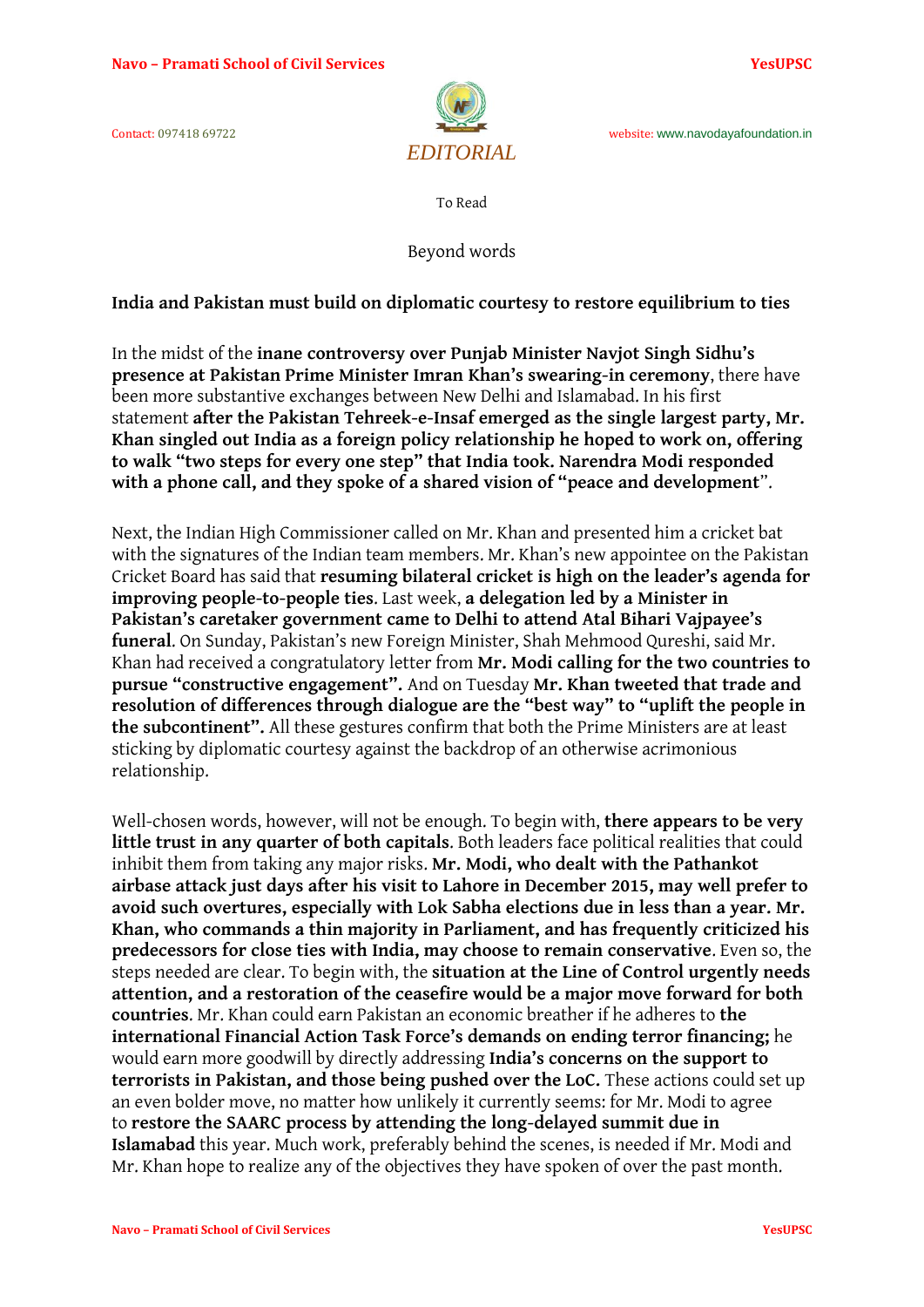

# *PRELIMS QUESTIONS*

- 1. Rajya Sabha members are elected by means of
- a. Universal adult franchise
- b. Proportional representation of list system
- c. Proportional representation of single transferable vote
- d. Both b and c
- 2. choose the correct statement regarding UDAN RCS (Regional Connectivity Scheme)
	- a. It has Viability Gap Funding (VDF) mechanism to meet the VGF requirements under the scheme
	- b. The scheme has proposed to set up an *International Air Connectivity Fund (IACF)*
	- c. Airports Authority of India (AAI) is implementing agency of the scheme.
	- d. All the above
- 3. choose the correct statement regarding ILO
- a. (ILO) was founded in 1919, its Constitution forming part of the Treaty of Versailles
- b. ILO deals with labour problems, particularly international labour standards, social protection, and work opportunities for all.
- c. Both a and b
- d. None of the above
- 4. which of the following are true statement regarding PESO
- a. It is statutory authority body
- b. Its headquarter located at Nagpur (Maharashtra)
- c. It has five Circle Offices located in Kolkata, Mumbai, Chennai, Faridabad and Agra and 18 Sub-circles Offices in the country
- d. All the above
- 5. which of the following country has common membership in both SAARC and BIMSTEC
- a. Afghanistan
- b. Srilanka
- c. Pakistan
- d. Maldives

### MAINS

### *Writing practice.*

*Q.Describe the* [Undoing a legacy of injustice](https://www.thehindu.com/todays-paper/tp-opinion/undoing-a-legacy-of-injustice/article24673531.ece) in present situation of India.